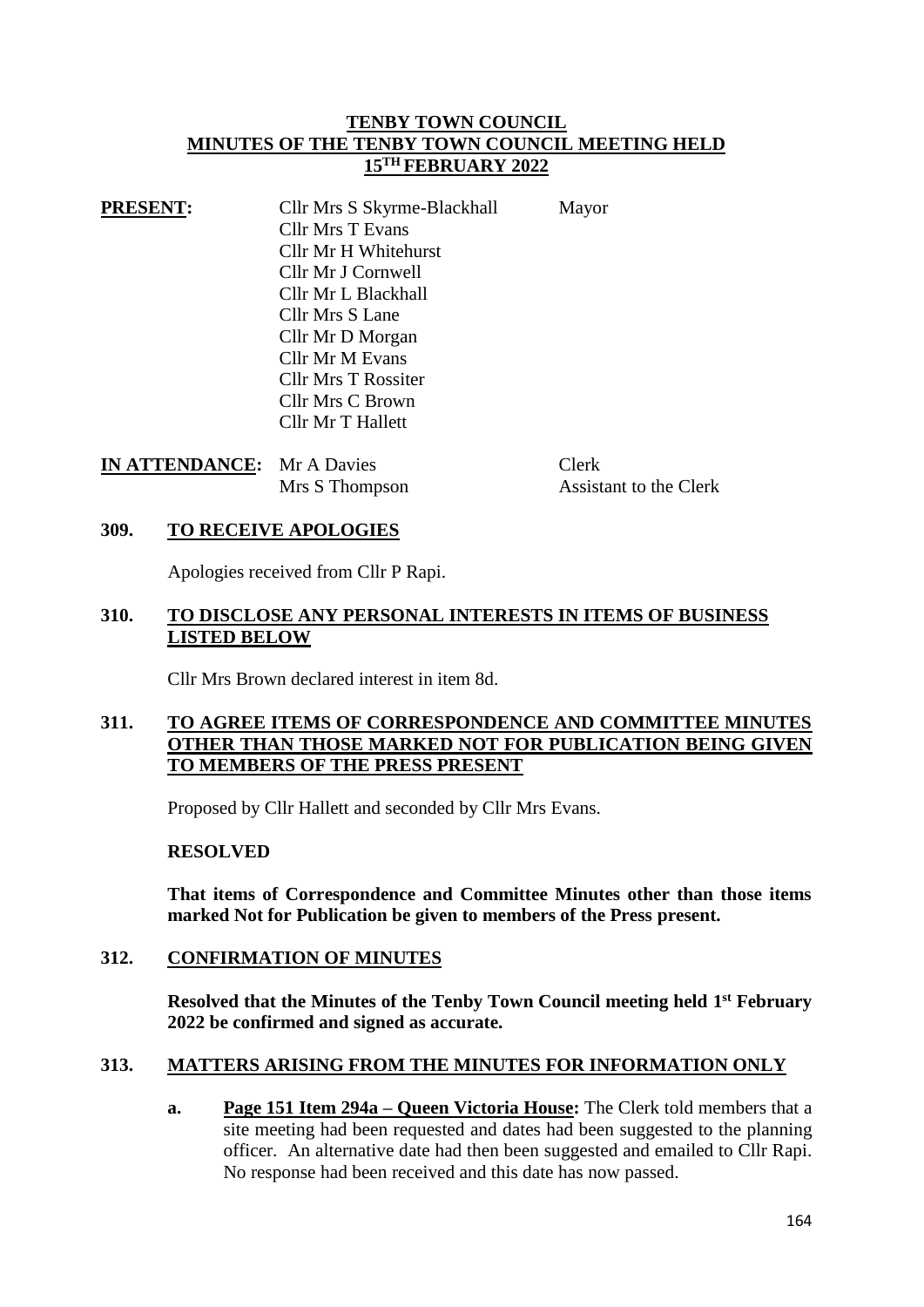The Clerk said he was aware that members had requested several other site meetings but he had received notification from PCNPA that they are having staffing problems due to long term sickness. They are passing matters on to a consultancy firm to assist with the backlog and are not in a position to offer site meetings at this time. Meetings will be down to us to make arrangements directly with the applicant.

Cllr Mrs Lane said if we feel we need to have a site meeting then we should just go ahead and look, and pass on views to PCNPA. Cllr Hallett seconded the suggestion.

Cllr Blackhall agreed adding it was a shame, however, that there would be no PCNPA officer input.

**b. Page 156 Item 301 – Sea Trust:** The Clerk had spoken with Anna Elliott, the project manager, and the only days her and her colleagues are available are Thursdays and Fridays. There was an option of a meeting on Wednesday 23rd February 2022 which is during half term or possibly  $1<sup>st</sup>$  March at about 6.30pm.

Anna would attend on her own and could then feed back to her colleagues.

The Clerk asked how members would like to proceed. Would councillors be happy to arrange the meeting for 1<sup>st</sup> March prior to the full council meeting?

Members agreed for the meeting to be arranged for 6.45pm on Tuesday,  $1<sup>st</sup>$ March 2022. The Clerk said he would liaise with Anna.

**c. Page 158 Item 303a – Council Committees:** Cllr Blackhall was unaware that TTC did not nominate to Tenby in Bloom, he thought they had in the past.

Cllr Mrs Lane said that this had arrived on outside bodies a while ago but TTC did not nominate a representative.

The Clerk reminded members that the Mayor had always previously been honorary president.

- **d. Page 157 Items 302 – Street Furniture:** Cllr Mrs Brown asked if PCC had been contacted regarding the street furniture. The Clerk has attempted to arrange a meeting and Mr McCarthy will be coming in to town to have a chat. Cllr Mrs Brown asked that she be included in that chat.
- **e. Page 161 Item 303b - Platinum Jubilee Committee:** Cllr Mrs Brown wishes to be taken off the Platinum Jubilee Committee as she unfortunately does not have the time.
- **f. Page 162 Item 303c – Road Closures:** The Clerk told members that these proposed plans were now in the office if members wished to come and have a look.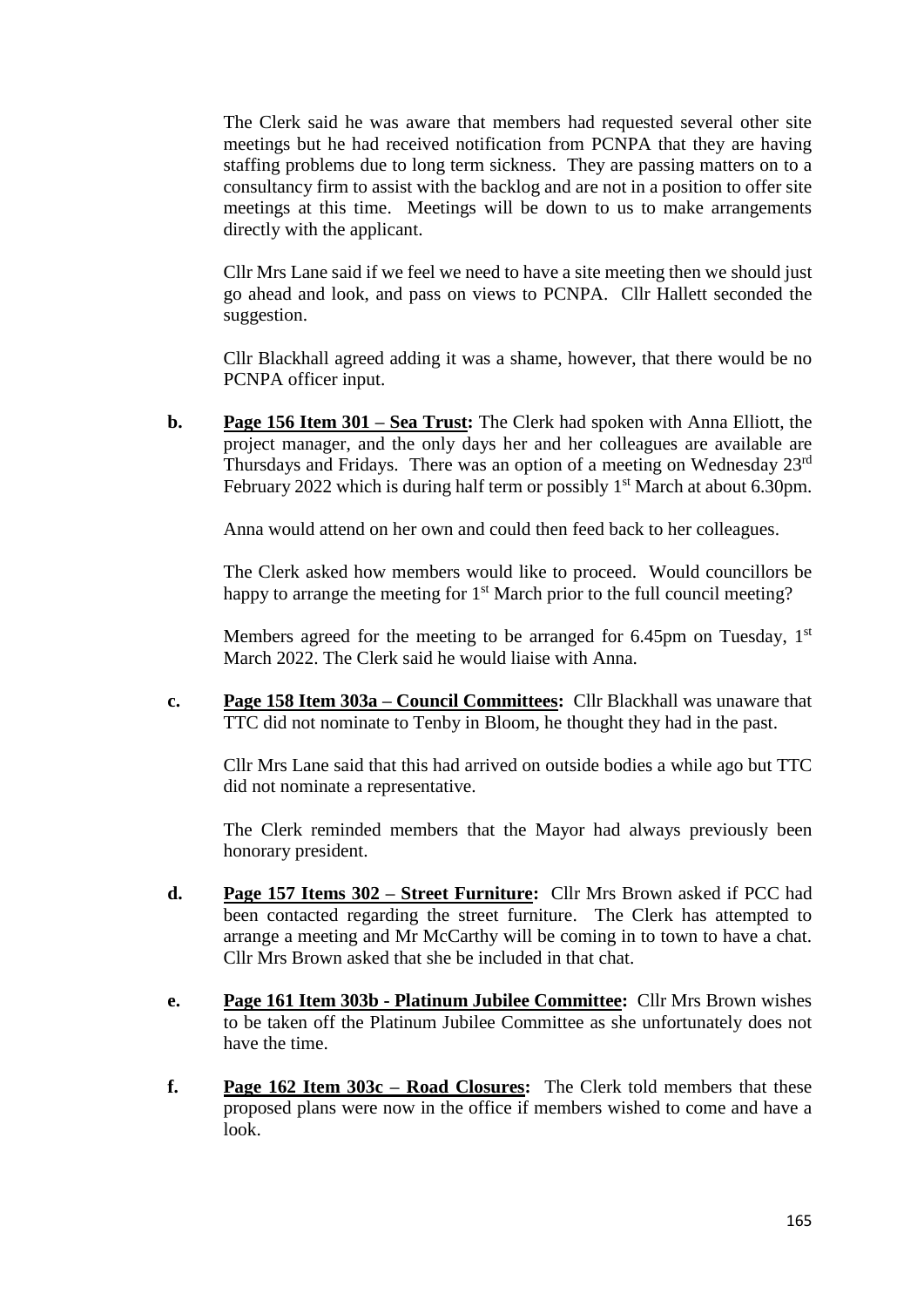Cllr Mrs Brown asked if there was any news about resurfacing the roads but was told that this proposal is purely to do the crossing points and access routes. Cllr Mrs Brown asked if the Clerk could contact PCC and find out what their programme is for resurfacing works in Tenby this year.

# **314. TO RECEIVE THE NOTES OF THE FRANKSTON FRIENDSHIP CITY PROPOSAL WORKING PARTY AND CONSIDER ACTION IN RESPONSE TO PROPOSALS**

Cllr Mrs Lane had met with Cllr Cornwell and a discussion was had. They were definitely in agreement that Frankston unfortunately was not a suitable place to twin with.

There are expats from Tenby all over the world, said Cllr. Mrs. Lane. This alone was not a good enough reason to twin and we must look to those that compare the most i.e., similar towns with similar problems.

There were two suggestions on the table. Cllr Mrs Lane has a contact already in Gibraltar so she sees no reason not to pursue these alternatives.

Cllr Mrs Brown agree saying it is about time we did something. Cllr Mrs Lane had tried previously when she was in office but it didn't work out, it was nice to see Cllr Cornwell getting involved.

Let's have a look at both proposals and see what happens, she said.

Cllr Hallett suggested the Walled Towns Association was a good organisation to be involved with, better than twinning with Australia.

Cllr Mrs Brown moved the recommendations, Cllr Hallett seconded and it was:

#### **RESOLVED**

#### **That the recommendations of the working party be approved.**

#### **315. HM The Queen Platinum Jubilee Celebration Working Party**

Cllr Mrs Lane had come up with a few suggestions but really wanted each street to take control of their own event. She suggested we pass on information to those organisations involved. Cllr Mrs Lane has spoken to Cllr Ronowitz in Tudor Square and suggested a small working party between the businesses there. She was hoping to avoid creating not too much extra work for the Clerk as she hoped others would take control of their own events and we would just help out where we can.

The Mayor had spoken to a few communities within communities and lots are wanting to do something. Some organisations, including the Arts Festival wish to get involved possibly with a commemorative sand castle competition. It is important that they take it on, as we cannot do it all but we will support them, she said.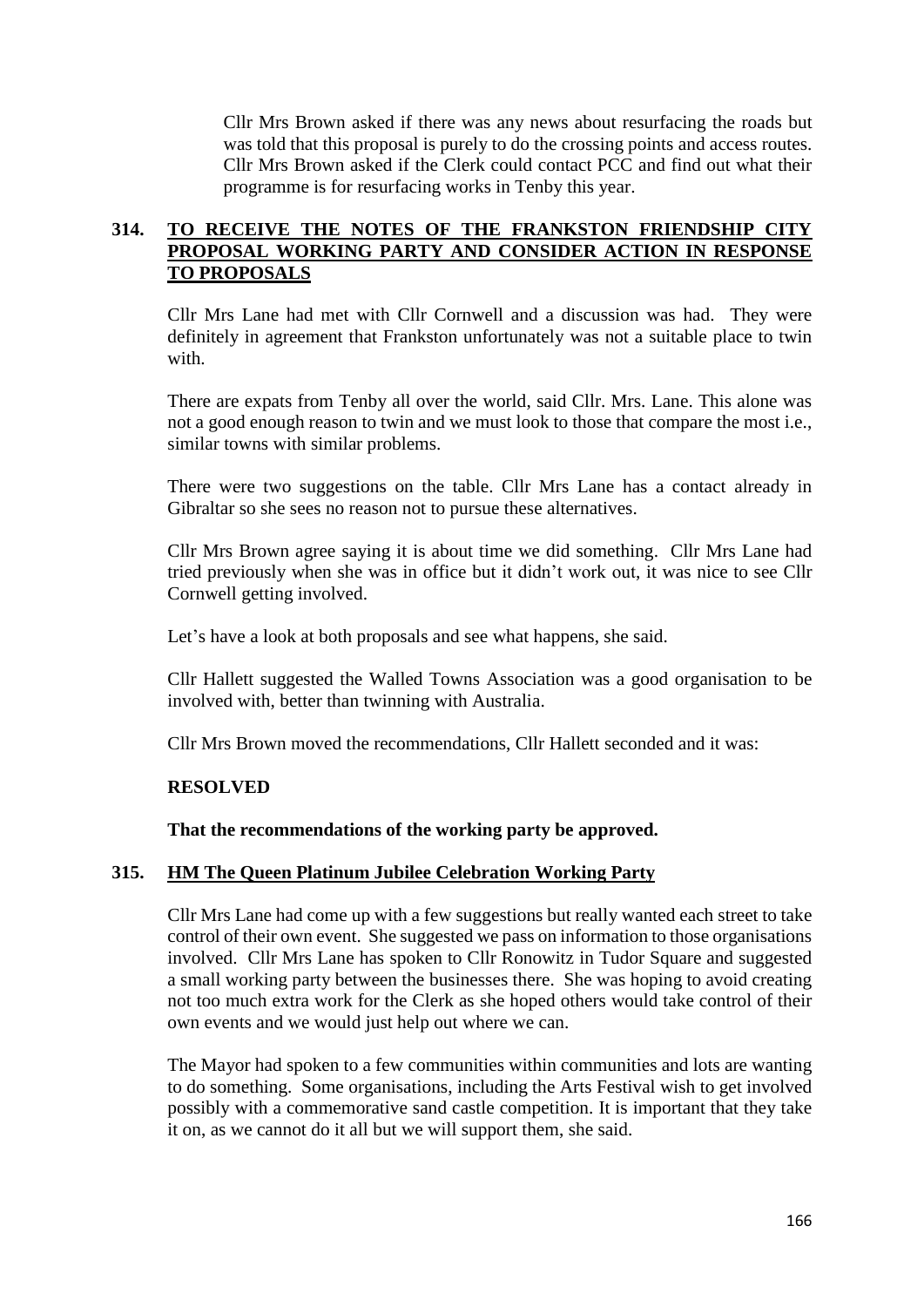Cllr Mrs Brown asked about road closures; what is the situation and who would apply? These will all be additional costs to TTC. She added that she does not agree with commemorative mugs. We simply cannot afford that she said. We don't want TTC committing to giving away a lot more than we have.

As Cllr Mrs Lane had said, it would be great for other organisations if they take it up she continued, but we must remember, town will be absolutely packed. Do we ask for pedestrianisation and/or road closures? It's all very well suggesting events but we all need to know what it entails.

The Clerk told members that an email had been received from Mr Marc Owen, PCC, asking if any celebrations were planned and that this information be sent to him for consideration of what would be required legally.

Cllr Mrs Evans also believes it will be exceptionally busy and we must think about pedestrian safety.

She had followed up on a couple of suggestions made, looking into the possibility of a parade and canvassed a few organisations but they needed more information. She had also spoken to someone at Samba Doc. They already have a booking at Milford on the Thursday but would consider a booking on the Saturday. All seemed very keen and interested in doing it.

Cllr Mrs Lane her hope that streets and estates will take on their own events. The Tudor Square/St Julian Street seemed to be all on board. Some of the businesses already have a 12-month licence for al fresco seating. Hope it doesn't cost us, we're not spending for road closures if we don't have to.

Cllr Blackhall agreed that it may be beneficial if a temporary pedestrianisation license be applied for that weekend as this may cut down on the cost. He had spoken to St Mary's Church about hosting a concert, and also having the parade finish at the church with a 10-minute gathering to thank people and wish them on their way. They are happy to participate.

Cllr Cornwell had looked at beacon used in 2016. A risk assessment needs to be done. The harbourmaster, Chris Salisbury will help out but advised that there would be a high tide that evening. This could cause a problem if we were to light the beacon at the end of the pier so we need to possibly be looking at a different venue.

In relation to a parade, we needed to establish when, to where and why. The Clerk and he talked about having the parade into Tudor Square to culminate in the official proclamation reading at 2 pm on the Thursday. Taking these ideas forward, we need to get the press on board she said. Cllr Mrs Lane's idea that if people want to do something then we could support it can be emphasised.

Cllr Mrs Lane agreed, we really need to get something out in the press.

She suggested we could make a donation to estates planning a street party. Possibly a starter pack with bunting, paper plates etc.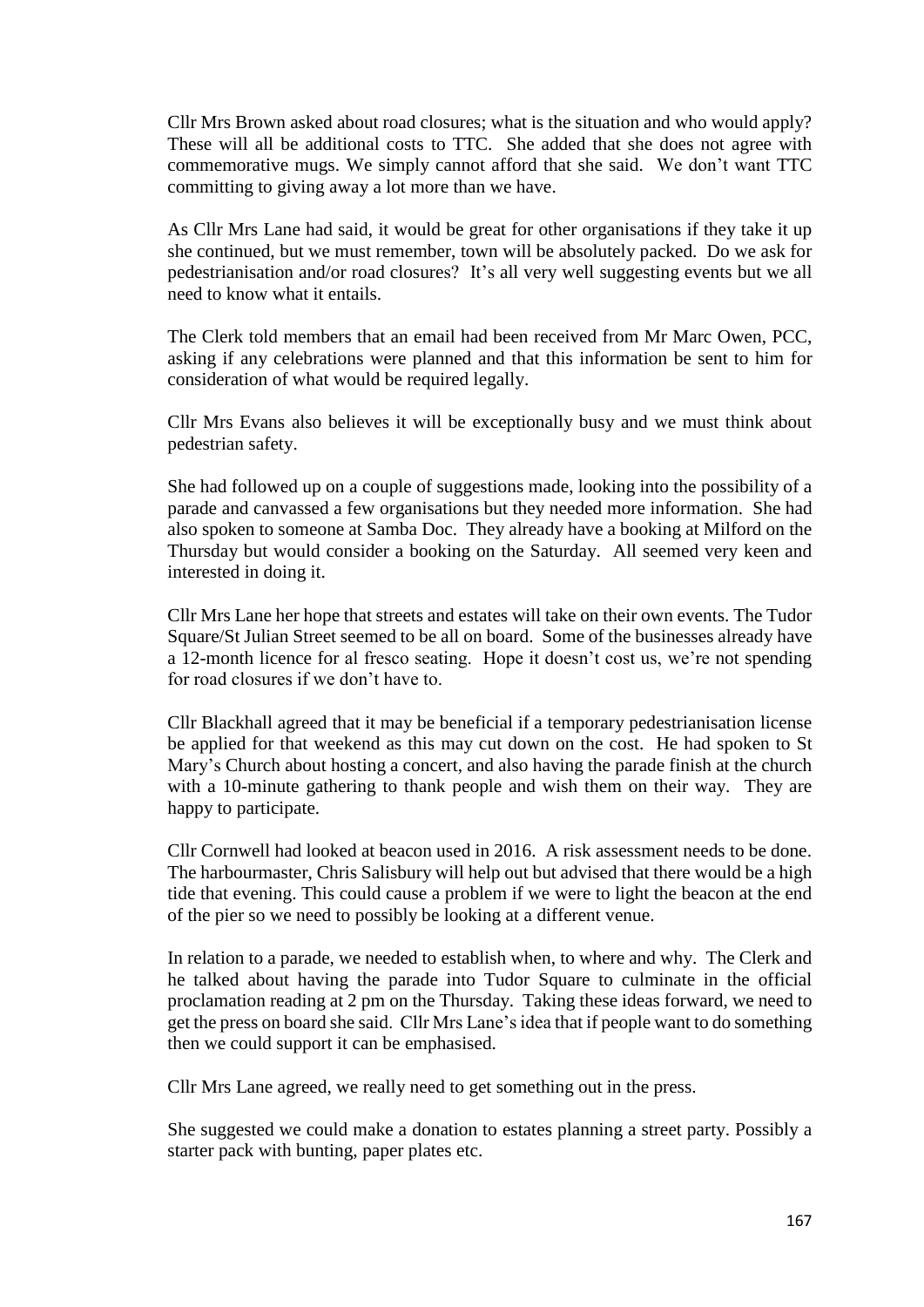The Clerk commented that members would need to to agree a budget and we would also need to know the numbers involved.

Cllr. Mrs Lane suggested a monetary offer so long as they can prove what they are spending the money on. She suggested the most likely estates would be Knowling Mead, The Glebe, Newell Hill etc; the main housing estates.

Cllr Mrs Brown agrees with this but wanted to ensure that commemorative mugs were taken off the list please.

The Mayor agreed. Mugs are 'old hat', she commented. Let's use the money for something else.

Cllr Brown felt renaming of gardens at The Green and St Florence Parade were lovely ideas. She suggested we run our ideas past Mr Owen to establish what was feasible and see what he comes back with.

Cllr Mrs Lane said she realised we couldn't change the name of St Florence Parade due to postal reasons but we could turn the strip of garden into a nice seating area. This could be planned in a second phase of EPF funding and named Queen Elizabeth II Parade or Walk. It would be interesting to see if PCC allow us to do this.

Cllr Blackhall said that a conversation had already been had with Mr McCarthy about St Florence Parade, and he seemed amenable to removing plants to create a wider walkway there.

# **316. TO DISCUSS THE FOLLOWING PLANNING APPLICATIONS AND TO AGREE ACTION IN RESPONSE TO PROPOSALS:**

Cllr. Evans declared an interest in all planning matters as a member of the Development Management committee of PCNPA. However, he would stay in the meeting to advise on policy matters if required.

**a. NP/21/0823/LBA – Sub-division of existing dwelling to form a separate selfcatering holiday accommodation unit to rear including rear entrance porch extension, new window and door openings, minor external works, fences etc to rear garden and reconfiguration of existing external fire escape stair to rear – Castle View House, 14 The Norton, Tenby**

The Clerk reminded members that this application (under NP/21/0822/FUL) was discussed recently and this was now the LBA application.

TTC had asked for a site meeting and perhaps the applicant would be amenable to a meeting. Would members like to defer this matter until after a meeting could be arranged?

There are benefits to doing this said Cllr Blackhall as there are a couple of things on the plan that need clarification.

It is a long narrow development said Cllr Hallett.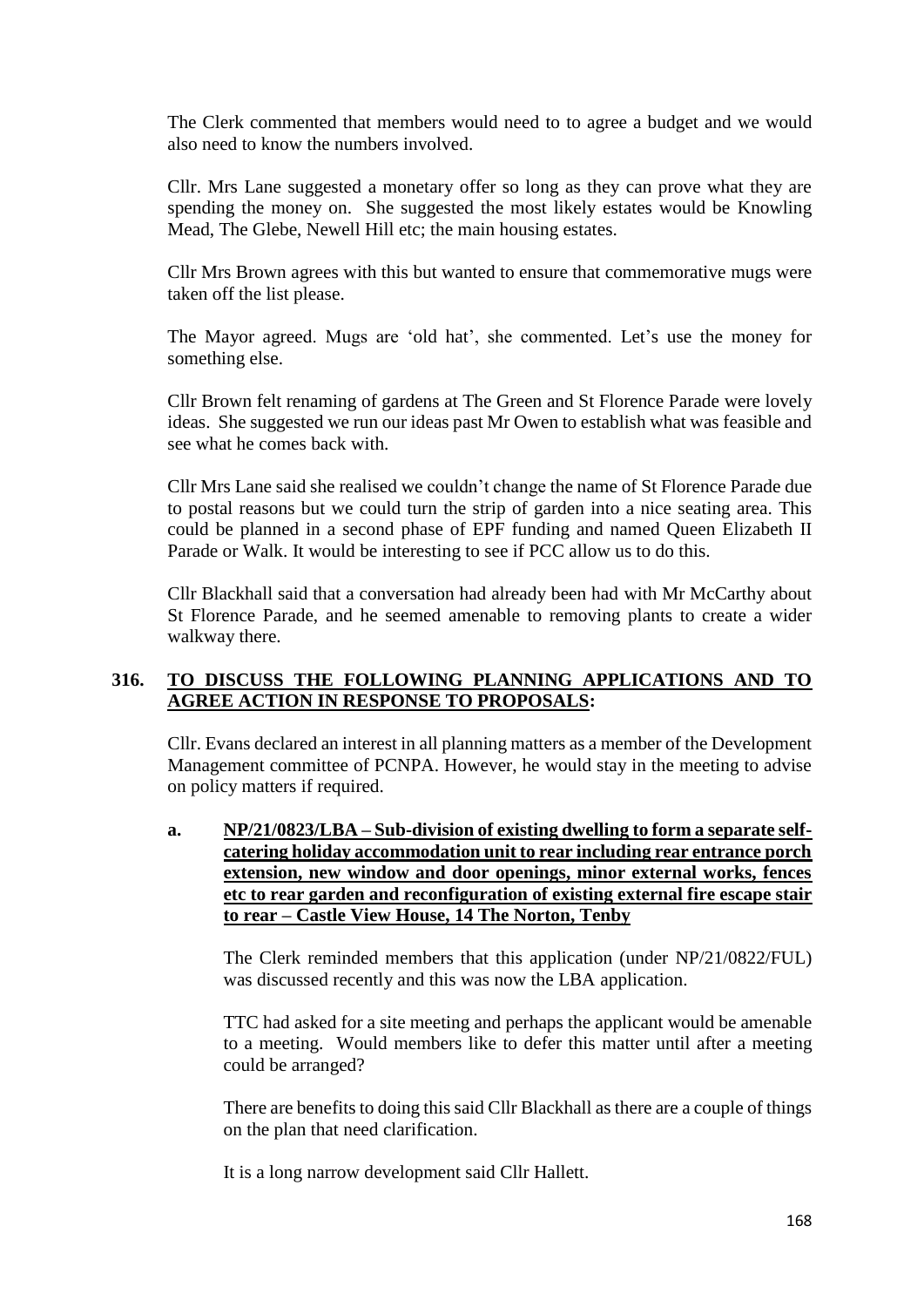# **RECOMMEND**

**In line with their recommendation for NP/21/0822/FUL on this site, members feel it difficult to assess the impact of this development and will be seeking a site meeting with the applicant or agent to fully assess the proposals.**

### **b. NP/22/0018/FUL – Erection of timber decking in rear garden (retrospective) – Erection of timber decking in rear garden (retrospective) – 97 The Glebe, Tenby**

The Clerk advised members that decking is allowed to a certain height, but this appeared to have been built slightly higher than allowed due to the incline of the land hence the retrospective application.

Cllr Hallett asked if any objections had been received from neighbours and was informed that none had been raised with TTC.

Cllr Hallett proposed approval, seconded by Cllr Whitehurst.

Concern was expressed that this was a retrospective application and the question was asked as to what grounds could we refuse it on?

Cllr. Mrs Lane felt that grounds could be if it is high enough to result in an invasion of privacy. However, there appeared to be no overlooking issues in relation to the neighbours.

#### **RECOMMEND**

**Approval. While disappointed that the application is in retrospect, members feel that there has been no indication that this proposal has had a detrimental impact on the amenity of neighbouring properties.**

### **c. NP/22/0034/FUL – Demolition of existing rear kitchen and rebuild – 1 Lexden Cottages, Lower Frog Street, Tenby**

The Clerk explained that an amendment had been received today to include the replacement of front windows. Cllr Mrs Evans wondered why this work was to be undertaken? Cllr Hallett believes this will be improving the value of the property and the amenity of the applicant. The Clerk showed the plans on screen. Cllr Hallett proposed approval and Cllr Mrs Brown seconded.

#### **RECOMMEND**

**Approval. Considered against all the relevant policies within the LDP, members feel that this proposal will have no detrimental impact on the amenity of neighbouring properties.**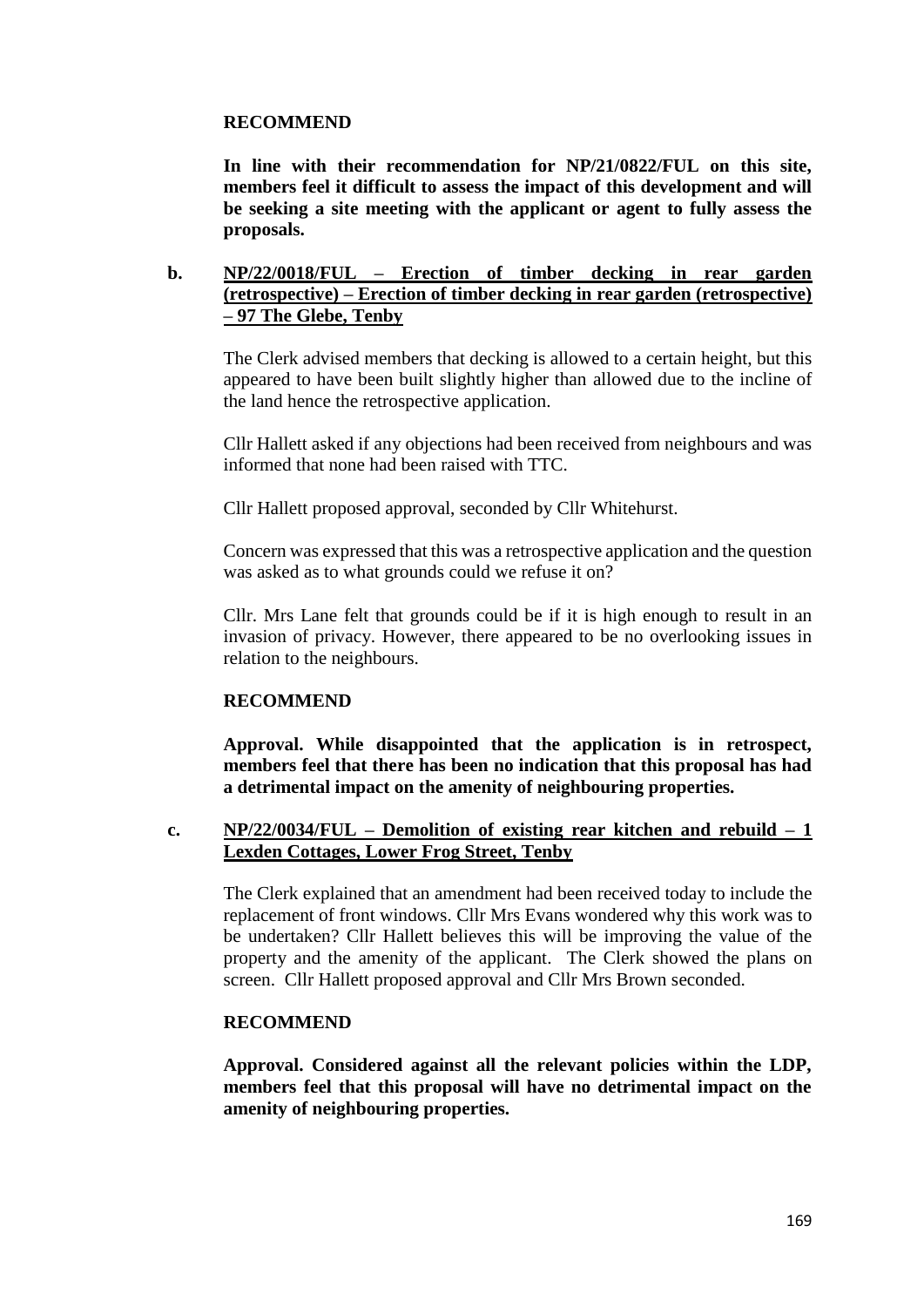# **d. NP/22/0037/FUL Change of Use of White Rose Guest House (C1) and manager flat to 3 serviced holiday units (managers flat 4th holiday unit) – Permitted development in restrospect - White Rose Guest House, Warren Street, Tenby**

Cllr. Mrs. Brown declared an interest and withdrew from the meeting.

Cllr Blackhall asked if there was any background to this application. Cllr Mrs Evans couldn't see a problem as the property would be still providing holiday accommodation but in a different way.

The Mayor asked if the Clerk knew why the application had been made and he read out the details from the application form.

It appeared that the applicant had read the planning laws for England, where the change of use as outlined did not require permission. However, the regulations in Wales were different.

Cllr Mrs Evans proposed accepting the proposal.

It being a retrospective application is the worst reason for accepting, commented Cllr. Mrs. Lane. Too many people are doing this. She said she had some sympathy in this case and the proposal appeared acceptable but it is sad when people go ahead and do things without checking with PCNPA first.

Cllr Cornwell seconded the proposal for approval.

Cllr Blackhall and Cllr Mrs Lane abstained from voting.

# **RECOMMEND**

**Approval. While disappointed that the application is in retrospect, members feel that the proposal does not materially change the use of the property.**

Cllr. Mrs. Brown re-joined the meeting.

### **e. NP/22/0059/FUL – Addition of 5 roof lights – Elwy Cottage, Trafalgar Road, Tenby**

Proposed by Cllr Mrs Lane and seconded by Mayor.

# **RECOMMEND**

**Approval. Considered against all the relevant policies within the LDP, members feel that this proposal will have no detrimental impact on the amenity of neighbouring properties.**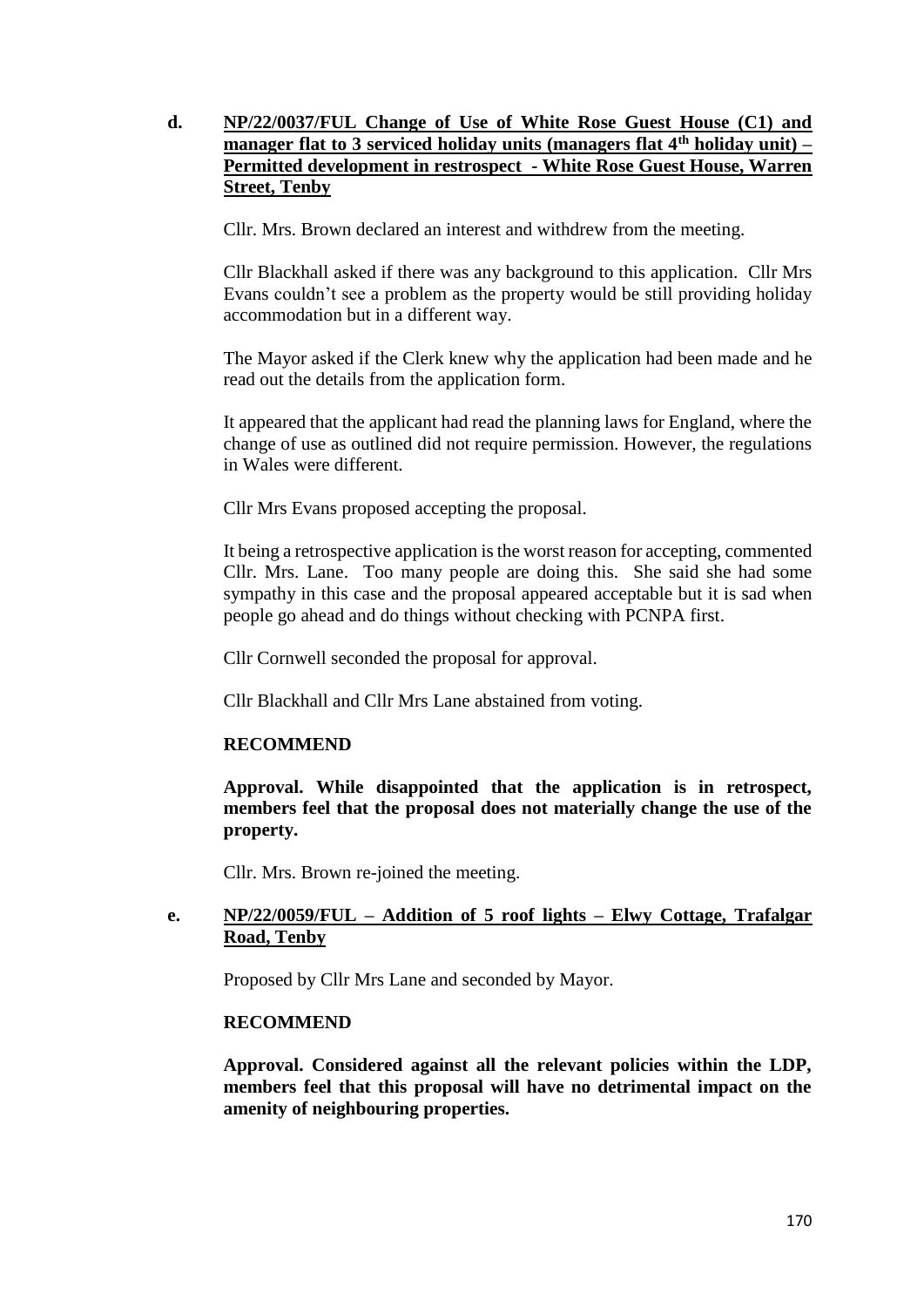# **317. TO CONSIDER THE FOLLOWING ITEMS OF CORRESPONDENCE AND AGREE ACTION IN RESPONSE TO PROPOSALS:**

### **a. PCC – Additional Community Governor Vacancy, Governing Body of Tenby Church in Wales Voluntary Controlled Primary School**

Cllr Blackhall did not think that a community governor had to be a member of the town council, just nominated on behalf of the town council. This could be someone who has time to attend meetings and report back to council.

Cllr Mrs Brown agreed. While it was an interesting role, and perhaps it should be someone from the council, there was already so much for councillors to do.

Cllr Mrs Evans said she was a parent governor at the school and is now a community governor, but this appointment had not been made through the town council.

She felt the role would suit someone who works within the town and community and would be beneficial to the operation of the school.

She suggested we put something in the press saying that unfortunately TTC is unable to nominate a councillor to this role but would be interested to hear from anyone who may like us to put them forward.

Cllr Mrs Lane is unable to undertake the role at the moment but had previously been a governor at the school for about 20 years on and off. She feels that councillors should be putting themselves forward for the job, it was sad that no one will put their name forward for it.

Cllr Evans feels it is difficult with so many other demands on councillor time. He supported Cllr Mrs Evans' proposal that TTC look to facilitate a governor, with the expectations that TTC are kept in the loop. Publicise it and look for someone within the community to act on our behalf, he said.

## **318. TO RECEIVE THE ACCOUNTS FOR JANUARY (INCLUDING SCHEDULED PAYMENTS, UNPRESENTED CHEQUES, RECEIPTS, ACCOUNT BALANCES, BUDGET MONITORING TO DATE AND BANK RECONCILIATIONS) AND CONSIDER ANY ISSUES ARISING**

The Clerk had nothing to bring to the attention of members.

Cllr Mrs Brown, referring to page 3, asked if the Sea Cadets were still working on the War Graves at the old cemetery and the Clerk confirmed that they were.

Cllr Mrs Brown then asked what is an S137 payment as we seemed to have spent a great deal over and above what had been included in the budget on this.

The Clerk explained that these are payments that benefit the community that are not covered by other powers. Expenditure is limited to a certain amount  $(\text{\pounds}8.41$  for  $2021/22)$ multiplied by the population of the town.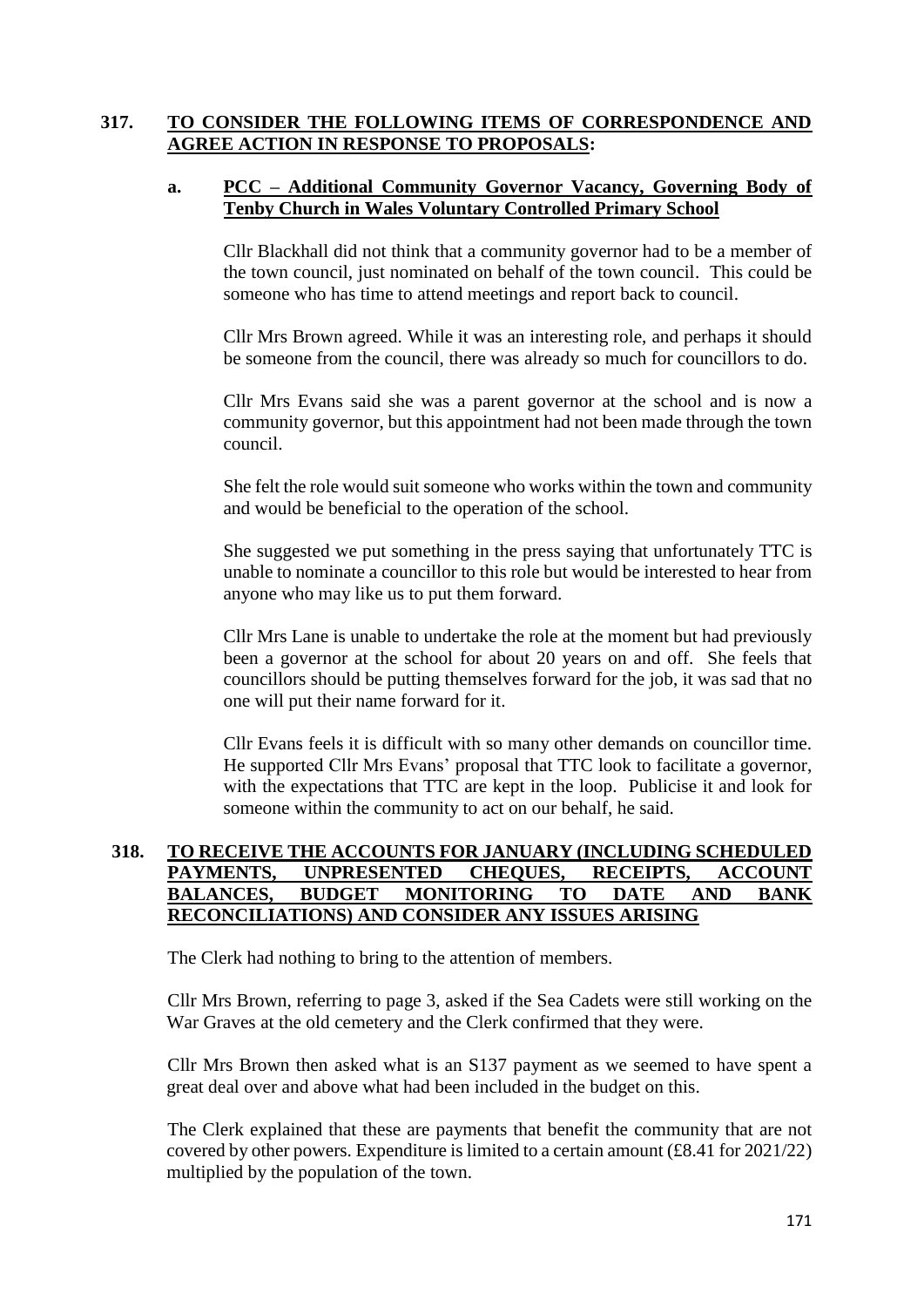Cllr Mrs Brown asked what the £3,000 amount was for and the Clerk confirmed Cllr Evans' belief that this was the donation made to Tenby Round Table to facilitate the Senior Citizens' Christmas dinner.

Cllr. Mrs Brown said she was concerned that we were spending money we don't have. There had been suggestions made for the Platinum Jubilee that could have financial implications which hadn't been included in the budget. This is not our money to spend 'willy-nilly', we must be cautious, she said.

Cllr Blackhall said he hears what Cllr Mrs Brown says and we need to be careful but there have been exceptions recently because of the difficulties due to Covid.

Additional donation monies were agreed to be taken from reserves for the Christmas dinner as Tenby Round Table had not been able to undertake any fund raising for two years.

Cllr Hallett said the cost of things are rising hand over fist and we should expect increases in what we are spending. Costs rising faster than income. However, we are always mindful of what we are spending and we are doing a good job.

Proposed by Mayor, seconded by Cllr Cornwell and

### **RESOLVED**

**THAT the accounts for January (including scheduled payments, unpresented cheques, receipts, account balances, budget monitoring to date and bank reconciliations) be approved.**

## **319. TO RECEIVE NOMINATIONS AND ELECT A MAYOR FOR 2022/23. SHOULD MORE THAN ONE NOMIATION BE RECEIVED, TO SUSPEND STANDING ORDER 7 TO ALLOW FOR A WRITTEN BALLOT, THE RESULTS OF WHICH TO BE OPENED AND RATIFIED AT THE NEXT MEETING OF COUNCIL**

The Mayor asked each member in turn if they wished to be considered for Mayor for the year 2022/2023 and all declined. The Clerk then asked the Mayor if she wished to be considered.

The Mayor said it had been a difficult couple of years and she had tried her best in a very difficult time.

She thanked all for the support given to her over the last two years, particularly from her Consort and the deputy mayor and she would consider it an honour to be Mayor for 2022/2023 if re-elected at the town and community council elections in May.

Cllr Mrs Evans happily proposed and Cllr Hallett seconded.

As only one nomination there was no need to proceed to a written ballot said the Clerk and the matter could be settled this evening.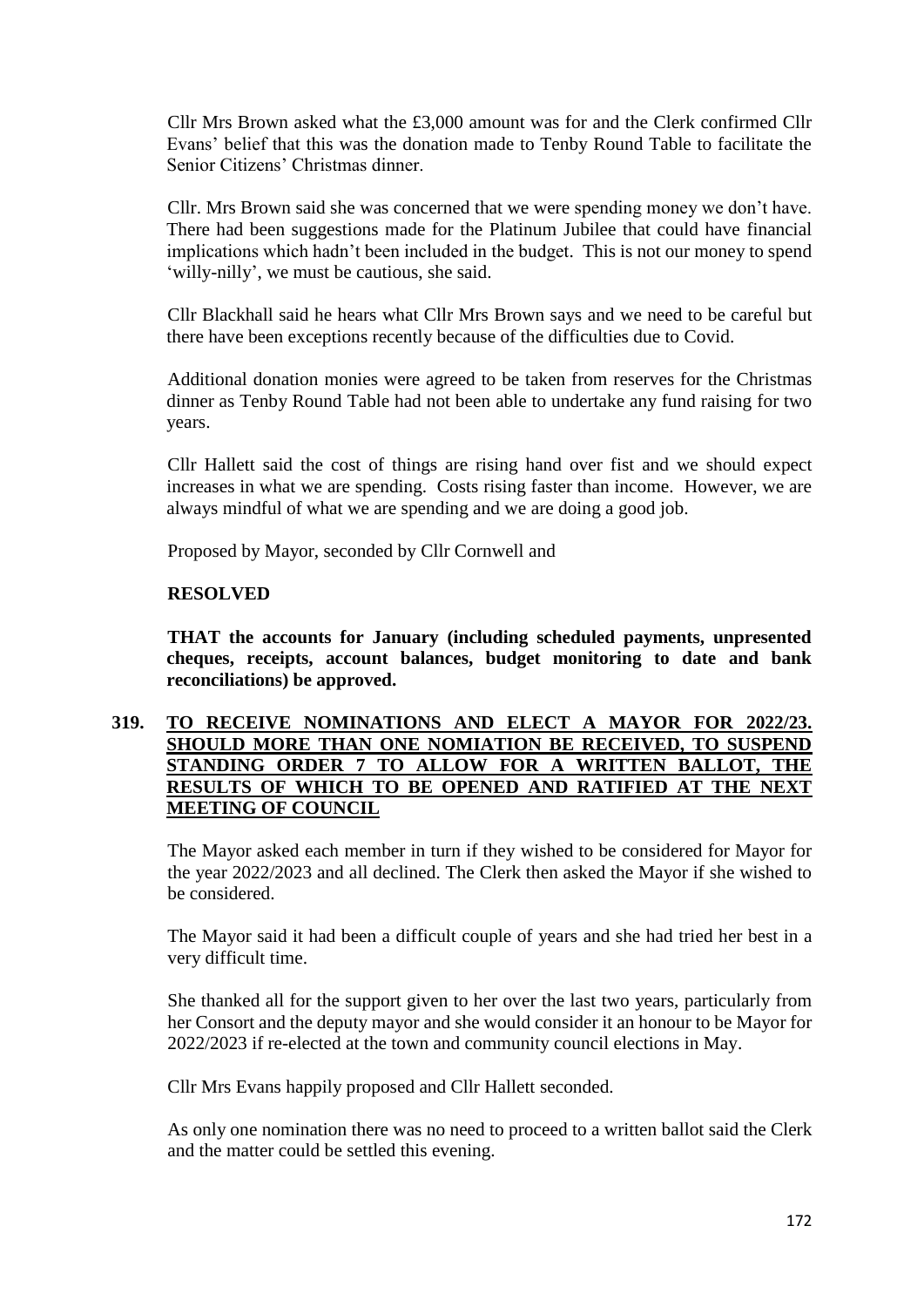All in favour.

#### **RESOLVED**

**That Cllr Mrs Skyrme-Blackhall be confirmed as Mayor Elect for 2022/23.**

### **320. TO CONSIDER ANY UPDATES ON TENBY TOWN WALLS AND AGREE ACTION IN RESPONSE TO PROPOSALS**

The Clerk wondered if Cllr Evans had been able to follow up his email asking if Mrs Adams has been replaced as the management of The Coburg had asked what had happened to the removal of weed growth.

Cllr Evans said he had passed this on to Mr. Mike Cavanagh at PCC and will chase it up again. Mrs Adams' post had been advertised but PCC were awaiting to fill the position. She had left a detailed portfolio on the works that needs to be continued with.

Progress had been made and we were getting there but it is likely that we may need an EPF bid in the future.

The Clerk said it was unfortunate that the team working on the walls had been called away to deal with ash die back.

# **321. TO CONSIDER ANY UPDATES ON THE PROPOSED DEVELOMENT AT BRYNHIR**

The Clerk told members that Nia Davies had now shared her and Mark Bond's contact details with him. The community engagement event at the De Valence had been confirmed for 15th March. Cllr Cornwell said he will attend.

### **322. TO CONSIDER A RETURN TO 'IN PERSON' MEETINGS OF THE TOWN COUNCIL AND AGREE ACTION IN RESPONSE TO PROPOSALS – CLLR MRS LANE**

Cllr. Mrs. Lane said that, with the situation around Covid-19 appearing to ease, should we be considering getting back to 'in person meetings' in the parlour.

The Clerk told members that the decoration of the area recently replastered was complete and we should be able to reopen the parlour for meetings after cleaning.

However, it should be remembered that, under the new Local Government and Elections (Wales) Act 2021 we still have to provide means for people to access the meeting from other locations (i.e., remotely) when we do return to in person meetings.

We had conducted a 'hybrid' meeting for the Queens Jubilee working party, with some in the room and some on Zoom. Although there were a few technical issues, it can be done. It is not ideal at the moment and will be far better once funding comes through from the EPF grant.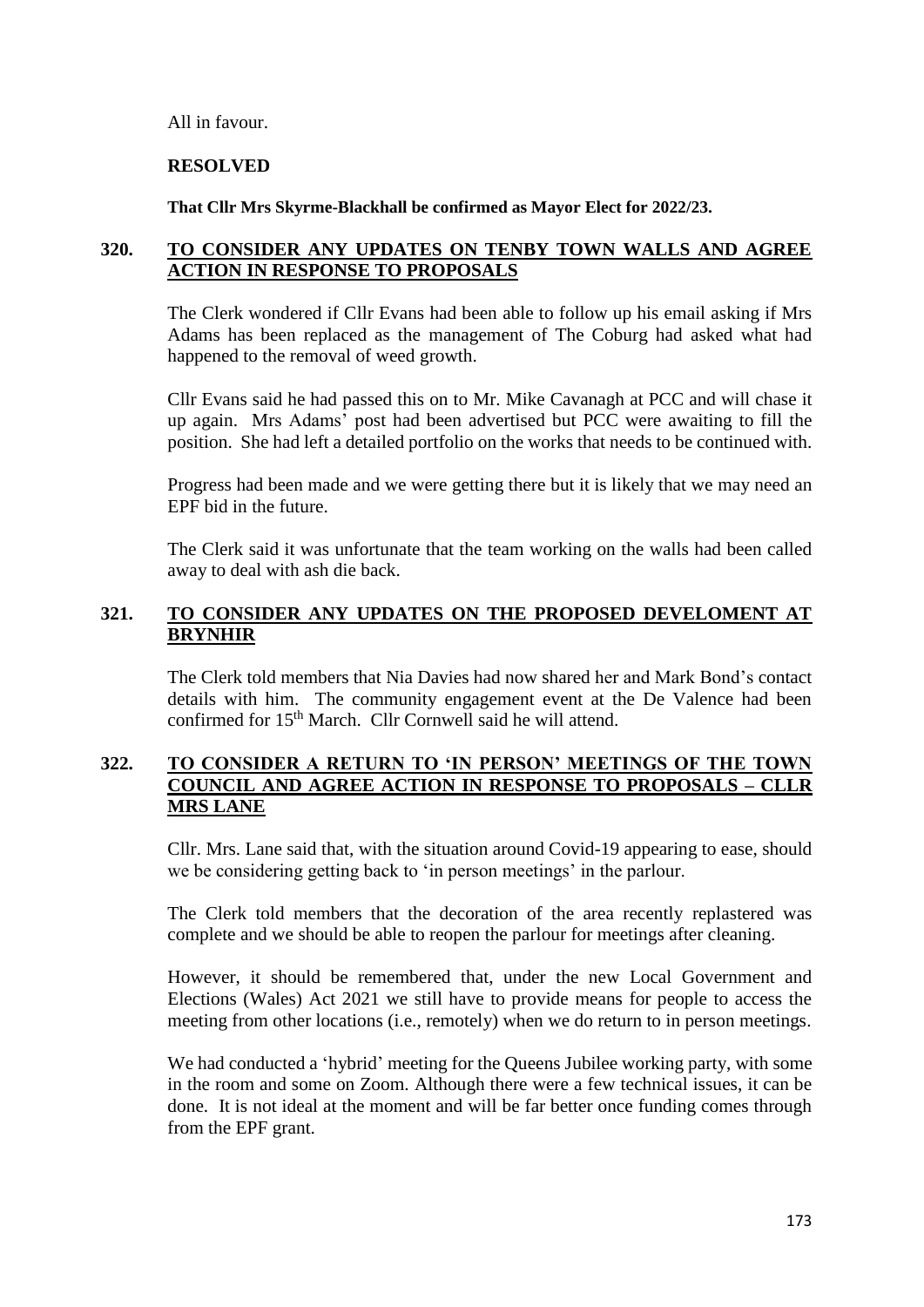With the deep clean of the parlour still to be undertaken, it may not be possible to meet 'in person' for the next meeting on 1<sup>st</sup> March but we could consider a hybrid meeting for  $15^{th}$  March.

Cllr Blackhall said that we should get confirmation of the EPF very soon as it had gone to Cabinet this week. He felt we could set up a meeting with our preferred supplier and target the connectivity improvements to the parlour as Phase 1

He was happy to arrange a meeting with the suppliers.

Cllr. Hallett felt we still needed to look at extraction of moisture in the parlour to ensure the damp problems do not resurface.

The Clerk said that the heating was now back on and hopefully, once the parlour is back in regular use, the damp problems experienced won't happen again. It is being monitored.

The Mayor asked if the cleaning had been scheduled yet? The Clerk said that he would discuss this with her as the quotes received had been widely different.

Members agreed to progress the technology and cleaning to enable an 'in person' meeting to be held on  $15<sup>th</sup>$  March.

# **323. TOWN ACCESSIBILITY FOR THOSE WITH DISABILITIES AND FAMILIES WITH PUSHCHAIRS/PRAMS – CLLRS MRS SKYRME-BLACKHALL AND HALLETT**

The town was enhanced some years ago with cobbles which served a purpose, said Cllr. Hallett. A lot of maintenance is now needed on them, the curbs are not uniform, cobbles have not been replaced correctly after utility work and there are tripping hazards. There are accidents waiting to happen.

Since having to use a mobility scooter I have found the journey around town daunting, he said.

Cllr Mrs Lane asked if anyone had contacted Pembrokeshire Access Group as they were very helpful when they started years ago.

The Clerk said that there was a new PCC Access Officer – Jessica Hatchett – who had replaced the late Mr Alan Hunt. She had mobility issues of her own and it might be an idea to ask if she would be able pay us a visit.

She had been appointed close to the start of the pandemic, so had not been able to meet us yet, but he was aware she was very keen to do so as soon as she can. She also had links with the Pembrokeshire Access Group.

The Mayor said that she had been invited by Cllr. Hallett to accompany him on a trip around the town.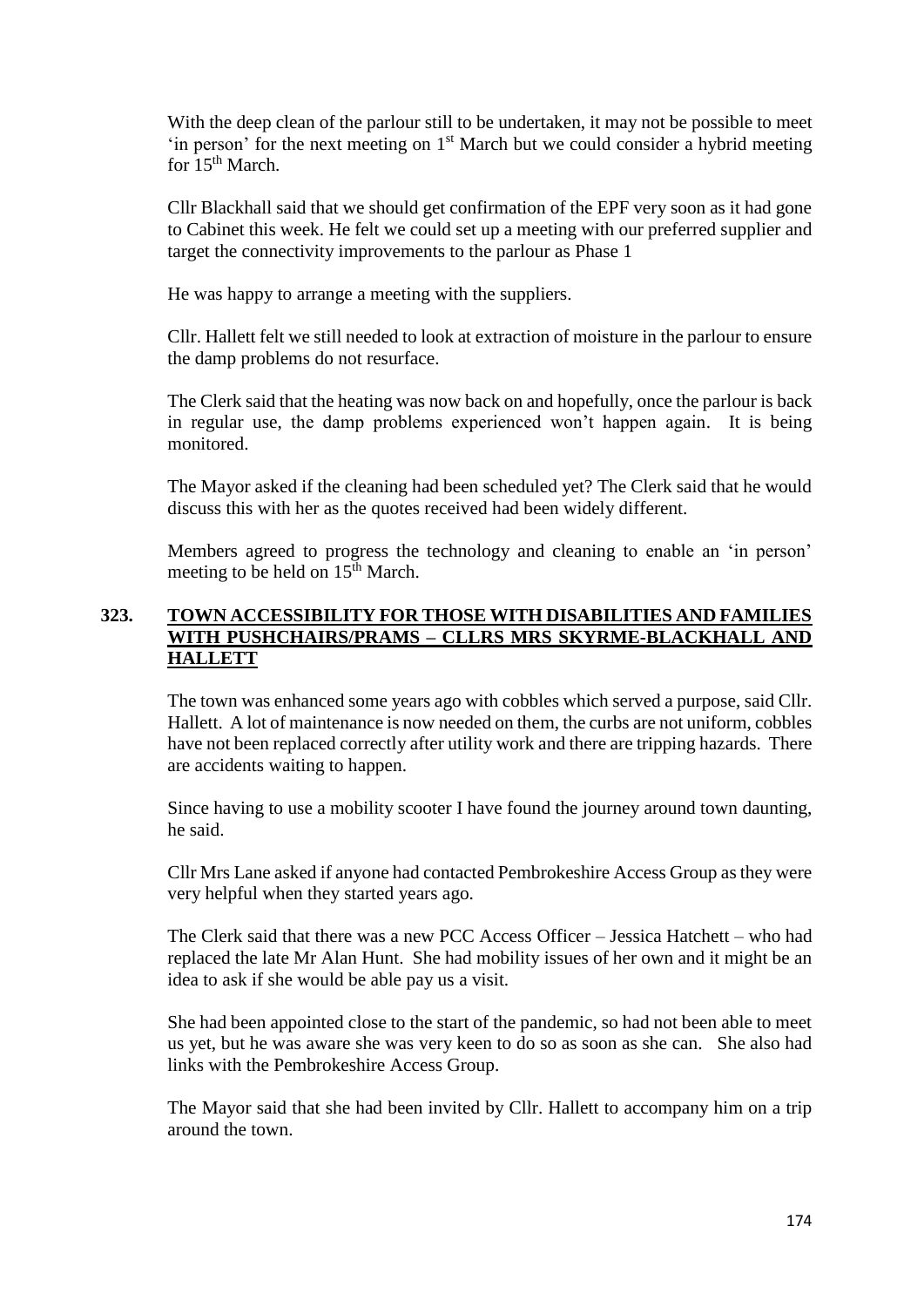It was a busy Saturday, one where I would normally just charge around going about my business, she explained. However, I was able to see things from Cllr Hallett's eye.

There was damage to kerbs, utility firms have not put cobbles back level after carrying out work, vehicles were parked in front of dropped kerbs or so close they reduced visibility and there was scaffolding everywhere restricting movement.

She asked if Miss Hatchett could be invited to come to town. She and Cllr. Hallett would be happy to show her what they had found.

The Clerk agreed to arrange this, adding that a similar exercise had been undertaken a couple of years ago with the late Mrs Maureen Ward and Mr Hunt which had resulted in some improvements made.

# **324. TO CONSIDER ANY FINANCIAL OFFICER/CLERK'S ITEMS AND TO AGREE ACTION IN RESPONSE TO PROPOSALS**

#### a. To consider the Town Council's Financial Risk Assessment for 2022/23

This is an annual exercise said the Clerk. It is the assessment of all our risks to be signed off annually. Systems in place as to how we do not incur financial risk to the council.

Cllr Mrs Brown noted that reference was made to loss of adequate space at the cemetery and thought we were extending the Garden of Remembrance area.

The Clerk explained that initial work had been undertaken to extend into the area where the storage shed used to be. We would now be in a position to open this area up when required.

The Clerk also felt there was a need to review the cemetery fees. Cllr Hallett asked for a Cemetery management meeting. The Clerk said that plans were already in hand for a meeting next week in half term.

#### **RESOLVED**

**That the Town Council's Financial Risk Assessment for 2022/23 be approved.**

### **325. DATE AND TIME OF NEXT MEETING**

**Resolved that the next meeting will take place on Tuesday, 1 st March 2022 at 6.45pm.**

### **326. TO PROPOSE ANY ITEM FOR THE NEXT AGENDA**

None